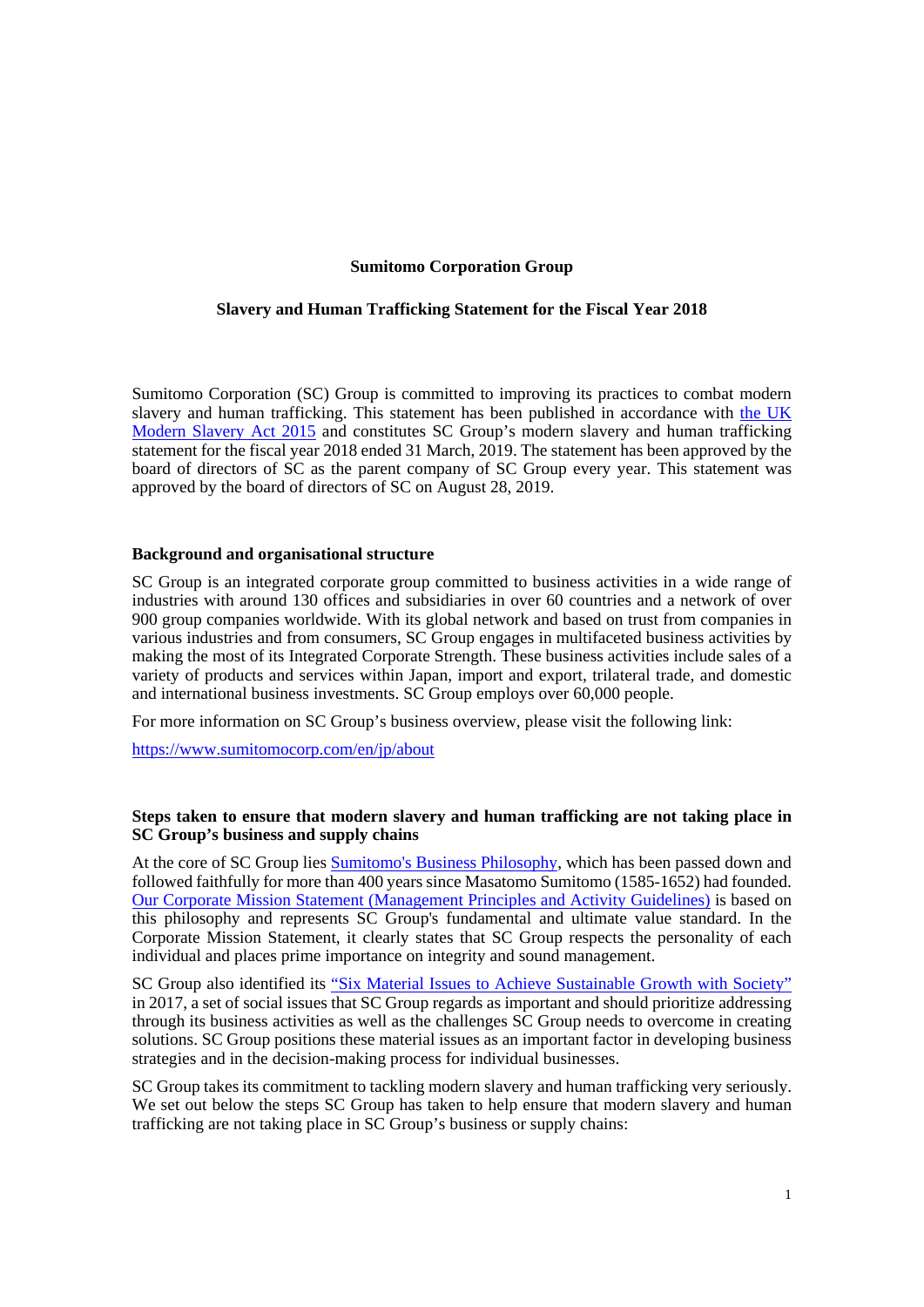## *[Action Guidelines for Supply Chain Management](https://www.sumitomocorp.com/en/jp/sustainability/csr#01)*

SC Group has established [the CSR Action Guidelines for Supply Chain Management](https://www.sumitomocorp.com/en/jp/sustainability/csr#01). Through the implementation of these guidelines, we are aiming to realize a sustainable society by working together with our suppliers, business partners and contractors, etc. to achieve responsible value chain management. As part of these guidelines, SC Group sets out its values to "Respect human rights and not to be complicit in human rights abuses" and to "Prevent forced labor, child labor and the payment of unfairly low wages." These principles establish the overarching guidelines encompassing our commitment to combating modern slavery and human trafficking.

In the event that we find violations of these guidelines in our supply chains, we will urge the suppliers, business partners or contractors, etc. to remedy and improve the situation, while providing support to them as needed. However, if there are no improvements to the situation by them, we will consider carefully whether to continue our business with them or not.

#### *[Enhancement of SC Group Governance](https://www.sumitomocorp.com/en/jp/about/governance/scic)*

[In order to embody "Reinforcement of Management Bases" in the Medium-Term Management](https://www.sumitomocorp.com/en/jp/about/policy/mid-term) Plan 2020, SC Group is working on "Enhancement of SC Group Governance" aiming to improve business quality and corporate value through internal control for all consolidated subsidiaries. Specifically, we have introduced a governance framework that uses SC Group standard tool called Basic Elements to visualize the internal control status of each group company and solve issues identified through "dialogue" with the parent company.

The Basic Elements include "Respect for Human Rights", "Labor Management, Health, Safety and the Environment", and "Supplier Management", and if there are issues, we formulate a response policy according to its business nature and regional conditions. Through regular monitoring, SC Group will continue working to prevent modern slavery and human trafficking in SC Group's business or supply chains through further enhancing governance considering its business nature and regional conditions.

# *[Active commitment to the UN Global Compact](https://www.sumitomocorp.com/en/jp/sustainability/initiative)*

SC signed [the UN Global Compact](https://www.unglobalcompact.org/what-is-gc/mission/principles) and declared its support for the 10 principles in March 2009 as the parent company of SC Group. This international sustainability related initiative shares the same values as our Corporate Mission Statement. With our participation in the Global Compact, SC has committed itself to further increasing corporate value by constantly seeking out areas of its business activities that can be improved in light of the values advocated by the 10 principles. The UN Global Compact has been referred also through the internal auditing process of SC Group.

In addition, SC actively participates as a Board Member of the Global Compact Network Japan, a local Global Compact network.

# *[Training](https://www.sumitomocorp.com/en/jp/sustainability/csr#08)*

SC, as the parent company of SC Group, provides numerous opportunities to promote the understanding and entrenchment of [the Action Guidelines](https://www.sumitomocorp.com/en/jp/sustainability/csr#01). In the fiscal year 2018, we have held training sessions for 162 new employees, 52 new team leaders and 281 locally hired employees.

Furthermore, in order to disseminate our knowledge and raise our awareness especially about modern slavery, we have utilized an American NGO's free e-learning courses, which are Verite's on Supply Chain Accountability on forced labor and human trafficking as a useful training [material, which is one of the referred tools on 'Transparency in Supply Chains: A Practical guide'](https://www.gov.uk/government/publications/transparency-in-supply-chains-a-practical-guide) published by UK Home Office.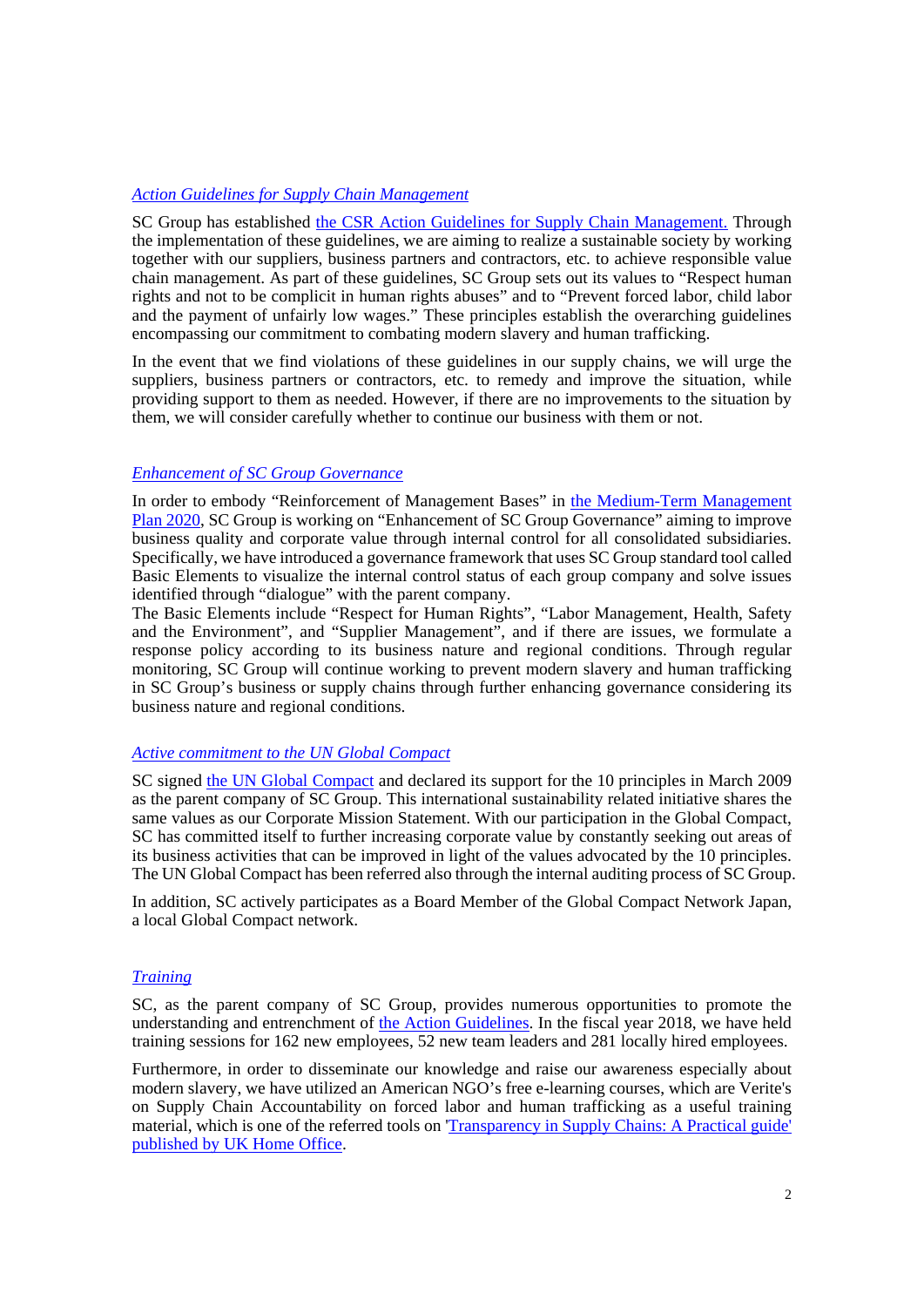#### *Checklists and business unit reviews*

In addition to SC's training programmes, we have created checklists for business units to review from a sustainability perspective our own business activities as well as those of related parties in our supply chains, such as suppliers, subsidiaries and associated companies, business partners, and contractors, etc. Since SC conducts a wide range of business in multiple sectors, the associated risks vary, however the eradication of any instances of modern slavery and human trafficking remains a key priority.

Drawing on the knowledge and skills acquired through SC's training programme, business units identify specific parts of their business and supply chains to undergo review. The associated risks are evaluated with regard to the context in which those business units operate. This includes, for example, an analysis of areas where the incidence of modern slavery and human trafficking is likely to be higher.

We will continue to undertake these efforts aimed at ensuring that no modern slavery or human trafficking of any form exists in our business and supply chains.

September 27, 2019

Signed.

Hideki Yamano Representative Director, Managing Executive Officer, Chief Strategy Officer and Chief Information Officer Sumitomo Corporation

This statement covers the following consolidated subsidiaries;

- Eryngium Ltd.
- Howco Group Plc
- Kienle + Spiess GmbH
- Sumisho Aero-Systems Corporation
- Sumisho Machinery Trade Corporation
- Moto-Pfohe Eood
- Fyffes Group Ltd.
- Bristol Fruit Sales (Bananas) Ltd.
- Fyffes Bananas (Swords) Ltd.
- SC Foods Co., Ltd.
- Sumitomo Shoji Chemicals Co., Ltd.
- Summit Agro International Ltd.
- Sumi Agro Europe Ltd.